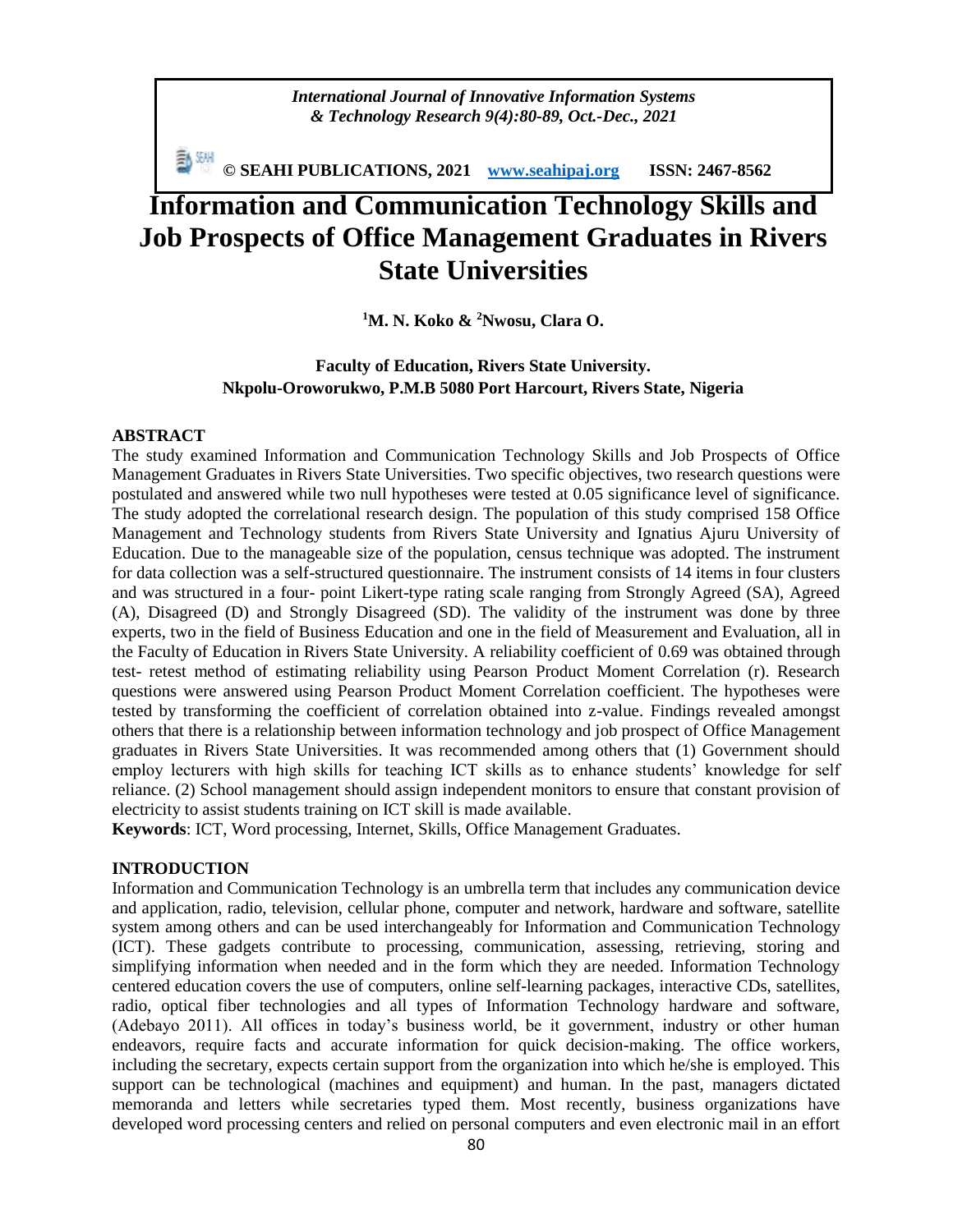to lessen the need for secretarial support and make the employee-secretary very unproductive which is as a result of technological advancement (Ezoem, 2011; Osuala, 2012).

The role of secretaries, also known as Office Management and Technology workers in the present business world has changed tremendously from that of typewriting and shorthand writers, answering of telephone calls and processing of mails. Before the advent of Information Technology (IT), professionals in the field of Office Management dealt a lot with paper-work and the typewriter served as the working tool. In recent time, Information Technology has introduced a new dimension to the field through computer and other electronic devices that give the profession a day-to-day transformation as Blanton (2010) posits that these new computer technologies have changed the way we engage in common activities. This is as an outcome of technological advancement. The means of information is restructured on daily basis to meet the demands of the current tendencies in the technical activities of the world. No doubt, secretaries are recognized as the custodian of information in most organizations. However, Business Education which is an essential element of this general education is concerned with the impartation of business orientation and skill for personal and national development. It involves teaching students the fundamentals, concepts, theories and processes of business. It is an important part of the general education which emphasizes skills and competencies acquisition for use in offices and businessrelated occupations Therefore, Abdulkadir (2011) highlighted one remarkable, important and functional characteristic of Business Education programme which is, its products can function independently as selfemployed and employers of labour. The principles of Business Education includes basic education for teaching career, entrepreneurship, business understanding, office environment and vocational practices. Business Education which is an integral part of vocational and technical education is directed towards developing the learner to become productive in teaching, paid employment, and self-employment (Idialu, 2007). In line with this input, Koko (2019); Koko & Okogun (2020) opine that computer application, keyboarding, shorthand and basic accounting are basic office management and technology skills required for effective management of an office. This form of education plays a significant role in the economic development of a country by providing knowledge and skills to the learners which in turn will enable them to impart knowledge to others, handle sophisticated office technologies and information system. Its goal is primarily aimed at producing competent, dynamic and skillful business teachers, office administrators and business men and women that can comfortably compete in the work place.

## **Concept of Information Technology and Office Management**

Information Technology (IT) is a generic term that covers the acquisition, processing, storage and dissemination of information (Adebayo, 2011). According to McLeod and Jones (2011), it involves the application of computers and communication technology in the task of information handling, information and information flow from the generation to the utilization levels. McLeod and Jones further buttressed that it is restricted to systems dependent on microelectronics based combination of computers and telecommunication technologies. Information Technology (IT) is a new technology applied to the creation, storage, selection, transformation and distribution of information of many kinds. Information Technology Association of America (2009), opined that IT is the study, design, development, implementation, support or management of computer-based information systems, particularly software applications and computer hardware. It deals with the use of electronic computers and computer software to convert, store, protect, process, transmit and retrieve information, securely. Sucre (2015) considers IT as science of information handling, particularly by computers, used to support the communication of knowledge in technical, economical and social fields. Igwe (2012) viewed IT as the acquisition, processing, storage and dissemination of vocal, pictorial, textual and numerical information by microelectronics based combination of computing and telecommunication. According to Light (2016), IT means various means of obtaining, storage, and transforming information using computer, communication and micro-electronics. It is also the scientific technology and engineering disciplines and the management techniques used in information handling and processing their application, computers and their interaction with men and machines and associated social, economic and cultural matters (Zeal, 2011).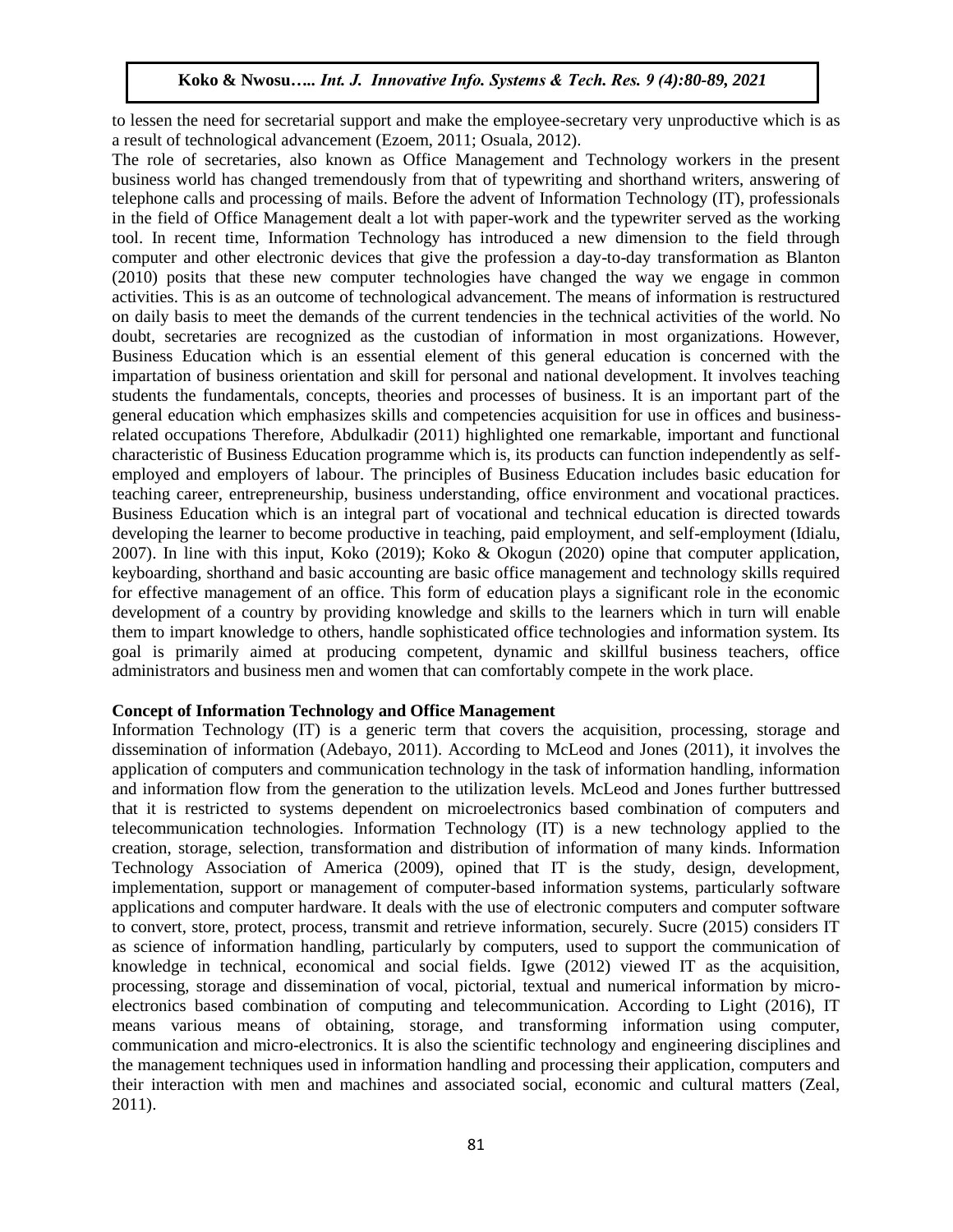However, Godfrey (2017) viewed IT from four different viewpoints such as society, economics, technology and the individual. Godfrey is of the view that the common element of IT is the concept and volume information. He further mentions the four features which affect the quality of information such as accuracy, content (The breadth/Scope), regency and frequency of presentation. According to Hicks (2014), IT is the application of the computers and other technologies to the acquisition, organization, storage, retrieval and dissemination of information. It consists of a group of technologies which particularly cover the computers capability to store and process information known as information processing and telecommunication technology which are capable of transmitting information to distances. Thus information science and technology, deals with the study of computers, telecommunication among others, for storing organizing and retrieving information of all kinds.

Thong and Yap in Fritz (2016) posit that Information Technology is a computer software and hardware solutions that provide support of management, operations, and strategists in organizations. Fritz stated that the goal of having Information Technology is increasing productivity of a co-operation. Ben (2009) defines Information Technology as those technologies engaged in the operation, collection, transport, retrieving, storage, access presentation, and transformation of information in all its forms. Also information technology could be regarded as technological aspect of systems of information as it is reported by (Hollander, 2013). Information technology is aimed at creation of computer-based systems of information by using computer system in an organization. However, looking at it from the term of business relationships, Information Technology is the use of automated purchasing systems, supplier links through electronic data interchange, computer-to-computer links with key suppliers and finally systems of information (Souras, 2010). It is used by an organization to collect, process, and disseminate information in all its form. Therefore, the component of information technology will include hardware (scanner, printer, computer among others), software (operating systems, application development language, office application among others).

According to Attan (2013), Information technology is defined as capabilities offered to organizations by computers, software applications, and telecommunications to deliver data, information, and knowledge to individuals and processes. Tan (2009) viewed IT as the application of Information and Communication Technologies tools including computer network, software and hardware required for internet connection. Based on this review and align with afore-mentioned views, the term information technology will cover wide range of information processing and computer application in organizations. It will cover systems of information, Internet, information and communication related technologies, and their infrastructure including computer soft wares, networks and hardwares, which processes or transmit information to enhance the effectiveness of individuals and organizations.

Office management on the other hand, is the process of planning, organizing, staffing, directing and controlling the administrative functions of an office in order to achieve the objectives of the organization. According to John (2013), it is the process of utilizing the office resources efficiently to obtain the best result with less effort and cost. It helps in receiving, recording and processing, supplying and retaining information. It is the branch of management which deals with performance of these functions**.** Light (2017) remarked that office management is that part of management concerned with the systematic management of office work in order to ascertain the objective of the office. Light further stated that it is the process of planning, organizing, leading, directing and controlling of official activities. Office management is very much important for the achievement of organizational goals. It helps bring smoothness to the performance of business activities, provides a regular flow of communication between each department and level of people in an office. George (2013) posits that office management is the task of planning coordination, motivating the efforts of others towards the specific objectives in the office.

Office management refers to the process of planning, organizing, guiding, communicating, directing, coordinating and controlling the activities of a group of people who are working to achieve business objectives efficiently and economically (Mayor, 2015). Office management is not only necessary to business organization but also essential to non-business organization. In modern internet society also, there is a need of direction to the individual efforts towards common purpose or objective. The direction is given from a place i.e. office. Furthermore, office management is the art of guiding the personnel of the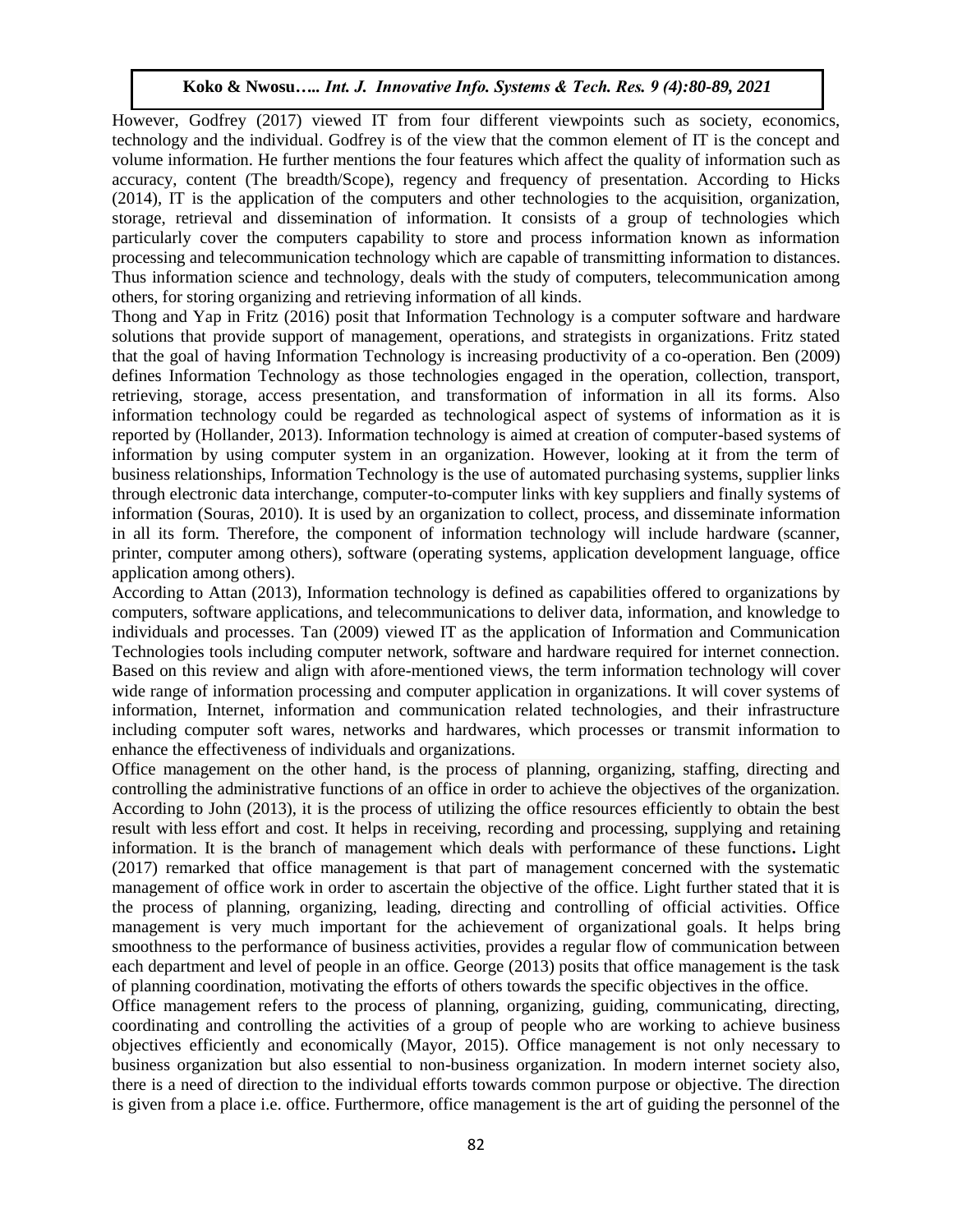office in the use of means appropriate to its environment in order to achieve its specified purpose (Mills & Standingford, 2013).

## **Information Technology Skills and Job Prospects of Office Management and Technology Students**

Office management graduates in most organizations sometimes hold the position of a secretary, an assistant to an executive officer or a manager. They are trained to type and perform many office and clerical duties, and possess personal and business attributes (Morris, 2010). They guard their professional ethics of confidentiality, good appearance and absolute loyalty (Onifade, 2010). The work of an office management graduate is characterized by handling and processing of information using diverse information technologies in the execution of their tasks. Secretarial practices in the public and private sectors have therefore witnessed several changes with regard to the roles and tasks of the secretary (Akpomi & Ordu, 2009). Office machines and equipment that were used to store records, produce, duplicate and disseminate information in organizations has undergone numerous transformations in order to go in line with the fast growing world of technology (Austin, 2015). In the present day practice, an important aspect that makes organizations exceptional is in their use of modern IT equipment (Austin, 2015).

The secretary/office management graduate, due to the nature of his or her work has remained to be a key player in the success of achieving organizational goals and objectives. Many organizations relied on the secretary's abilities for the achievement of their organizational goals and objectives (Nwaokwa & Okoli, 2012). According to Akpomi and Ordu (2009), every organization needs correct facts and accurate information for appropriate and beneficial decision making. Akpomi and Ordu further opined that the role played by the secretary or office management graduate in the organization is very important as regards to the progress of that organization were they work and the need for technological and human support for the secretary/office management graduate from the organization where he/she works is much desirable. Their efficient and effective performance in the organization depends on the optimal utilization of the office technologies as well as the knowledge and skills of manipulating the available office technologies (Godstime, 2014). The emergence of modern office ITs has reduced the tedious tasks of repeating tasks several times. Their nature of production, reproduction, storage and retrieval of information has been removed by the presence of the IT (Fry, Ketteridge & Marshall 2009). However, the development of office technologies which resulted in the creation and use of computers and software programmes has simplified the work of office management graduates. The output of the present day secretary/office management graduate is quite higher if compared with that of the old time secretary/office management graduate. This is evident if the benefits of using these technologies such as the printer, pen drive, hand phones, photo copier, e-mail, the internet were viewed as factors maximizing the secretaries' general output.

According to Adeyinka (2010), there is no clear job description for office managers at each career level. As a result, clear job description for secretaries/office management and technology workers at each career level needs to be addressed. The present career structure for this level of workers seem to show much of job limitation and restricted scope of authority which negate his/her promotion to the managerial level. This situation limits the opportunities open to the office management and technology job prospects and performance.

Conclusively, irrespective of the enormous advantages of information technology and her gadgets such as computer, telephone amongst others, the graduate of office management and technology and his/her world of work has not been without challenges which include inadequate information technology equipment such as computers in tertiary institutions for proper teaching and learning of the course office management, lack of competent and qualified lecturers for effective teaching of the course and absence of a professional body that will intermediate between the government and the office management graduates. This situation demands a closer look at the relationship between information technology skills and job prospects of Office Management and Technology students in Rivers State universities.

# **1.2 Statement of the Problem**

Information Technology in business has been known to attract some concerns by prospective office workers, particularly those who do not possess adequate skill and training in their use. Okwuanaso and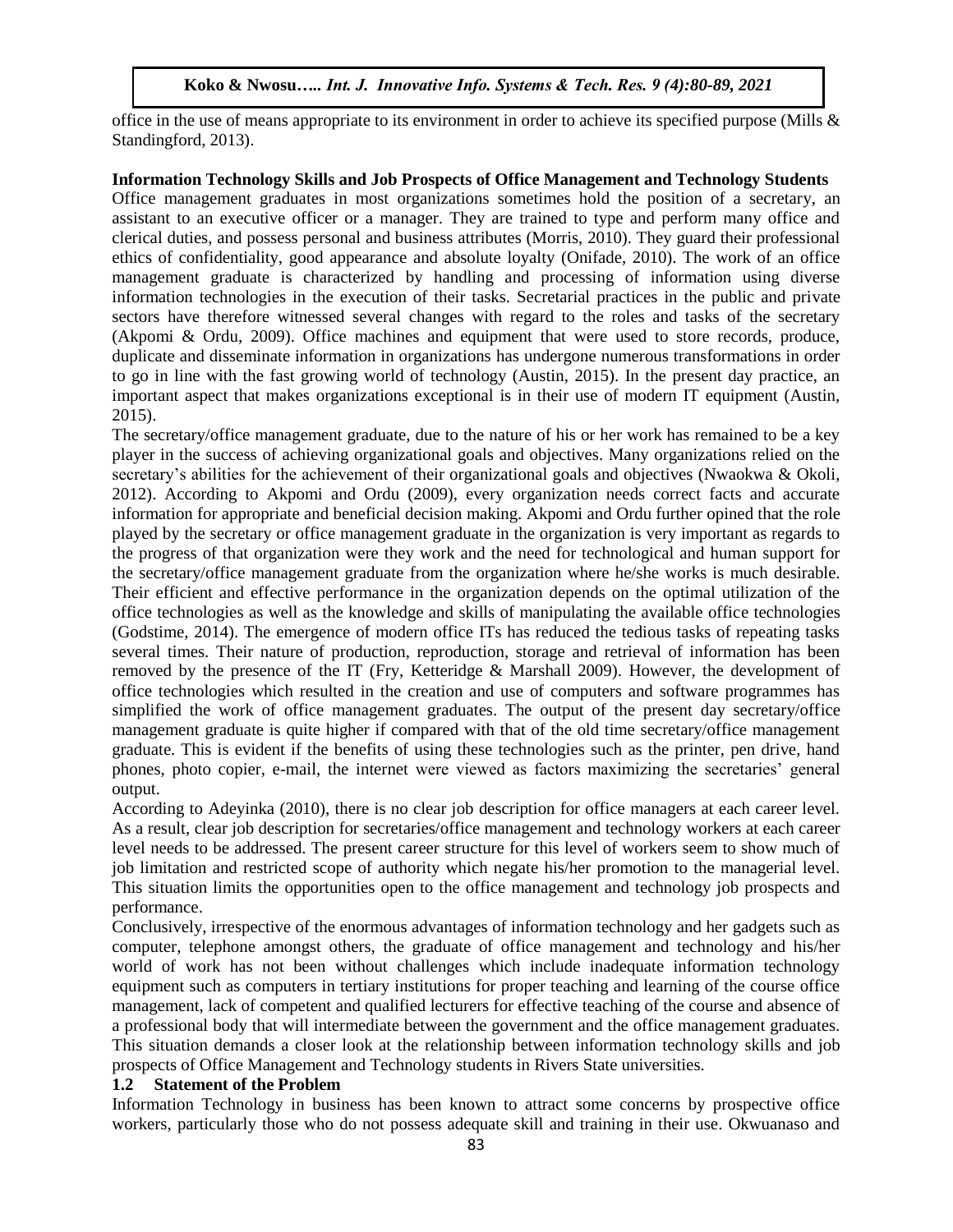Obayi as cited in Nwaokwa and Okoli (2012), asserted that Information Technology has posed challenges to office management and technology graduates as they communicate in the present-day office unlike in the past where secretaries' functions were performed manually such that documents and records were maintained on papers, stored in files and drawers. Nwaokwa and Okoli (2012) maintained that many office functions and secretarial duties which were previously done manually have now been mechanized. Thus, the diversities of these office technologies require the office manager to possess new skills and subskills to enable him/her to be relevant in the modern office. These observations may signal doom for secretarial workers who may seem irrelevant in today's modern offices without Information Technological skills (Koko, 2018). According to Koko, the use of Information Technology has reduced the work in offices and with its usage, organizations have been able to reduce the work strength by using one employee to do the work done by three people in the past. For example, the work of a receptionist has been replaced with the use of mobile or cellular phones.

The work of a copy-typist can easily be accomplished by an executive and thereby office management functions can easily be centrally coordinated. Therefore, the question that readily comes to mind is, what does this new development portray for Office Management and Technology students at the point of graduation? Can Information Technology use in modern offices pose a challenge for the arduous work of office management and technology students and therefore affect their job prospects? What will be the relationship between the use of information technology and job prospects of Office Management and Technology students in Rivers State universities. However, the introduction of Information Technology is expected to create better employability of office management graduates particularly where they are well trained in their use.

To this end, the study sought to examine Information Technology skills as it relates to job prospects of office management graduates in Rivers State.

# **Purpose of the Study**

The main purpose of this study was to ascertain the relationship between Information Technology skills and job prospects of office management graduates in Rivers State Universities. Specifically, the study seeks to:

- 1 Determine the relationship between word processing skills as an aspect of Information and Communication Technology and job prospects of office management and technology graduates in Rivers State Universities.
- 2 Examine the relationship between the use of the internet skills as an aspect of information technology and job prospects of office management graduates base on their perceptions in Rivers State Universities.

# **Research Questions**

The following questions were answered to guide the study.

- 1 What is the relationship between word processing skills as part of Information and Communication Technology as it affects the job prospects of office management and technology graduates in Rivers State Universities?
- 2 What is the relationship between the use of the internet skills as an aspect of Information and Communication Technology and job prospects of office management and technology graduates in Rivers State Universities?

# **Hypotheses**

The following null hypotheses were formulated and tested at 0.05 level of significance:

- 1 There is no significant relationship between word processing skills as part of Information and Communication Technology as it affects the job prospects of office management and technology graduates in Rivers State Universities?
- 2 There is no significant relationship between the use of the internet as an aspect of Information and Communication Technology and job prospects of office management and technology graduates in Rivers State Universities?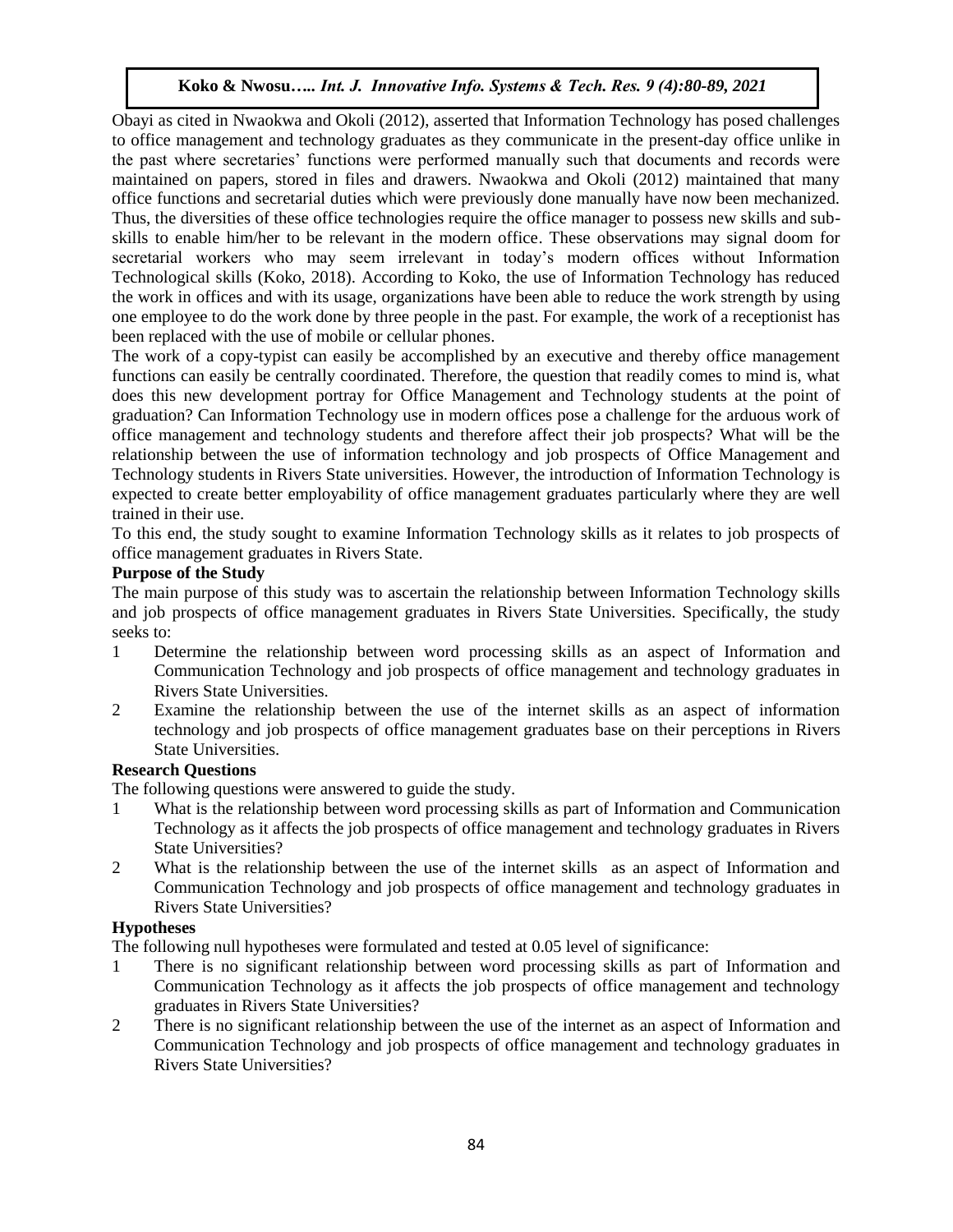## **METHODOLOGY**

The correlational research design was adopted for the study because it enabled the researchers to determine the interrelationship between the variables (Nwankwo 2013).

The study was carried out in two Universities in Rivers State. The Universities are; Rivers State University, (RSU) Port Harcourt and Ignatius Ajuru University of Education (IAUE) Port Harcourt. The choice was made because these two universities offer Office Management and Technology as a programme in Business Education. The population of this study consists of 158 male and female office management and technology graduates from Rivers State University and Ignatius Ajuru University of Education Port Harcourt.

Due to the manageable size of the population of study, census technique was adopted. A self-structured and validated instrument titled "Information and Communication Technology Skills and Job Prospects of Office Management and Technology Students" (ITSJPOMG), was used as instrument for data collection. The instrument consists of 14 item in four clusters. Participants responded to the question statement on a modified four point likert scale ranging from Strongly Agreed (SA), Agreed (A), Disagreed (D) and Strongly Disagreed (SD). The questionnaire was subjected to face and content validity by three experts. Two Business Educators and one in measurement and evaluation all in the faculty of Education. Fifteen copies of the questionnaire were administered to the office management graduates that are not part of the population in Bayelsa State using test re-test method. Their responses were collated and analyzed using Cronbach Alpha. A reliability coefficient (r) of 0.82 was established for the instrument. Based on the achieved coefficient, the instrument was therefore adjudged reliable and suitable enough for the study.

The research instrument was personally administered on the respondents by the researchers together with two research assistants who were carefully trained on the contents of the instrument by the researcher. Copies of the questionnaire were collected after two weeks interval, so as to enable accuracy in their responses where on the spot collection was not feasible. The retrieved copies of the questionnaire were used for analysis of the results. The data collected for the study were collated and analyzed using Pearson Product Moment Correlation Coefficient (PPMCC) formula. Research questions were answered based on the value of the correlation coefficient. Hypotheses were tested for significance of relationship at 0.05 level of significance with 156 degrees of freedom. This was further tested by transforming the coefficient of correlation (r) to z in order to establish the significance or otherwise of the value. If the calculated value of z (zcal) is less than the critical value of z (zcal), the null hypothesis is accepted but if the calculated value of z (zcal) is greater than the critical value of z (zcal), the null hypothesis is rejected.

#### **RESULT/FINDINGS**

**Research Question 1:** *What is the relationship between word processing as part of Information and Communication Technology as it affects the job prospects of office management and technology graduates in Rivers State Universities?*

| <u>namagement and Technology Dualents in Kivers Duite Omversities</u><br>$\Sigma X$ $\Sigma Y$ $\Sigma X^2$ $\Sigma Y^2$ $\Sigma XY$ |     |  |  |                    |  |  |              |                             |
|--------------------------------------------------------------------------------------------------------------------------------------|-----|--|--|--------------------|--|--|--------------|-----------------------------|
| <b>Variables</b>                                                                                                                     | n   |  |  |                    |  |  | $\mathbf{r}$ | <b>Remark</b>               |
| Word Processing $(X)$                                                                                                                |     |  |  |                    |  |  |              |                             |
| Job Prospect (Y)                                                                                                                     | 158 |  |  | 158 15 5528 55 528 |  |  | 0.87         | Very Strong<br>Relationship |

**Table 1: Pearson Product Moment Correlation on the analysis of responses on the Relationship between Word Processing Skills and Job Prospects of Office Management and Technology Students in Rivers State Universities**

Table 1 shows the relationship between word processing skills as part of Information Technology as it affects the job prospects of office management and technology students in Rivers State Universities. The result indicated that the relationship that exist between word processing as part of Information Technology and job prospects of office management and technology students in Rivers State Universities is very strong.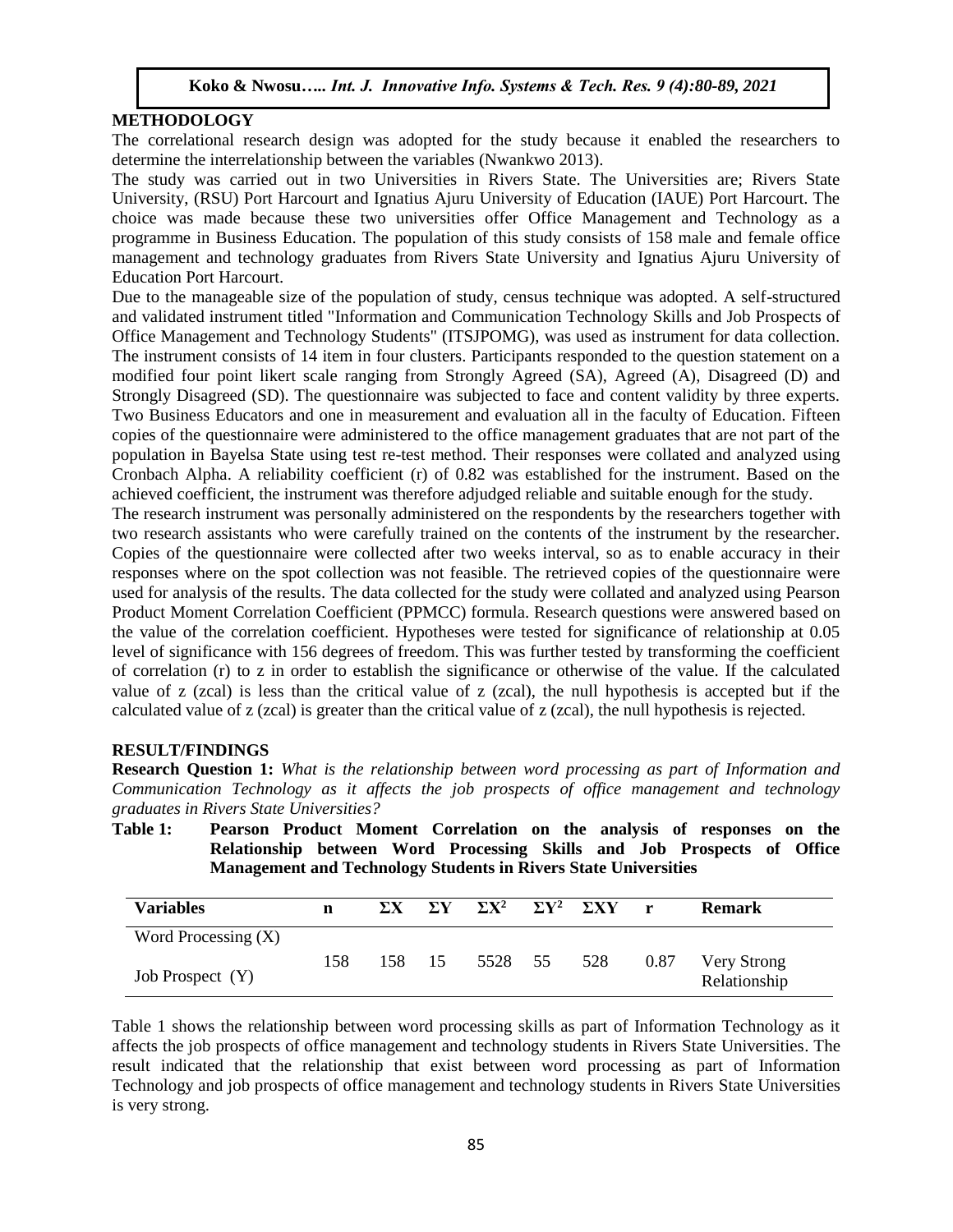**Research Question 2:** *What is the relationship between the use of the internet as an aspect of Information and Communication Technology and job prospects of office management and technology students in Rivers State Universities?*

**Table 2:** Pearson Product Moment Correlation on the analysis of responses on the Relationship between Use of Internet and Job Prospects of Office Management and Technology Students in Rivers State Universities

| <u>m istologiaco</u> cm velbiuco |     |            |            |              |                         |             |      |               |  |
|----------------------------------|-----|------------|------------|--------------|-------------------------|-------------|------|---------------|--|
| <b>Variables</b>                 | n   | $\Sigma$ X | $\Sigma$ Y | $\Sigma X^2$ | $\Sigma$ Y <sup>2</sup> | $\Sigma XY$ | r    | <b>Remark</b> |  |
| Internet IT $(X)$                |     |            |            |              |                         |             |      |               |  |
|                                  | 158 | 158        | 15         | 7274 55      |                         | 603         | 0.85 | Very Strong   |  |
| Job Prospect (Y)                 |     |            |            |              |                         |             |      | Relationship  |  |

Table 2: shows the relationship between the use of the internet as an aspect of Information and Communication Technology Skills and job prospects of office management and technology students in Rivers State Universities. The result indicated that the relationship that exist between the use of the internet as aspect of information technology skills and job prospects of office management and technology students in Rivers State Universities is very strong.

## **Test of Hypotheses**

#### **Null Hypothesis 1**

There is no significant relationship between word processing skills as part of Information and Communication Technology as it affects the job prospects of office management and technology students in Rivers State Universities.

**Table 3 Pearson Product Moment Correlation on the Relationship between Word Processing skills and Job Prospects of Office Management and Technology Students in Rivers State Universities**

| <b>Variables</b>      | n   | df  | r    | Zcal. | Zcrit. | Sig. | <b>Decision</b> |
|-----------------------|-----|-----|------|-------|--------|------|-----------------|
| Word Processing $(X)$ |     |     |      |       |        |      |                 |
| Job Prospects (Y)     | 158 | 156 | 0.87 | 22.03 | 1.96   | 0.05 | Reject: $H01$   |

Table 3 indicated that the  $r = 0.87$ , Zcal = 22.03, Ztab = 1.96, and df = 156. Thus, since Zcal > Ztab, then the result implied that the null hypothesis one is rejected at the 0.05 significant level. This implies that there is a significant relationship between word processing as part of Information and Communication Technology as it affects the job prospects of office management and technology students in Rivers State Universities.

## **Null Hypothesis 2:**

There is no significant relationship between the use of the internet as an aspect of Information and Communication Technology and job prospects of office management and technology students in Rivers State Universities.

**Table 4.:** Pearson Product Moment Correlation on the Relationship between use of Internet and Job Prospects of Office Management and Technology Students in Rivers State Universities

| <b>Variables</b>   | n    | df |          |                 | <b>Zcal. Zcrit.</b> | Sig. | <b>Decision</b> |
|--------------------|------|----|----------|-----------------|---------------------|------|-----------------|
| Internet IT $(X)$  |      |    |          |                 |                     |      |                 |
|                    | 158. |    | 156 0.85 | 20.06 1.96 0.05 |                     |      | Reject: $H04$   |
| Job Prospect $(Y)$ |      |    |          |                 |                     |      |                 |

Table 4. Indicated that the  $r = 0.85$ , Zcal = 20.06, Ztab = 1.96, and df = 156. Thus, since Zcal > Ztab, then the result implied that the null hypothesis four is rejected at the 0.05 significant level. Hence, there is a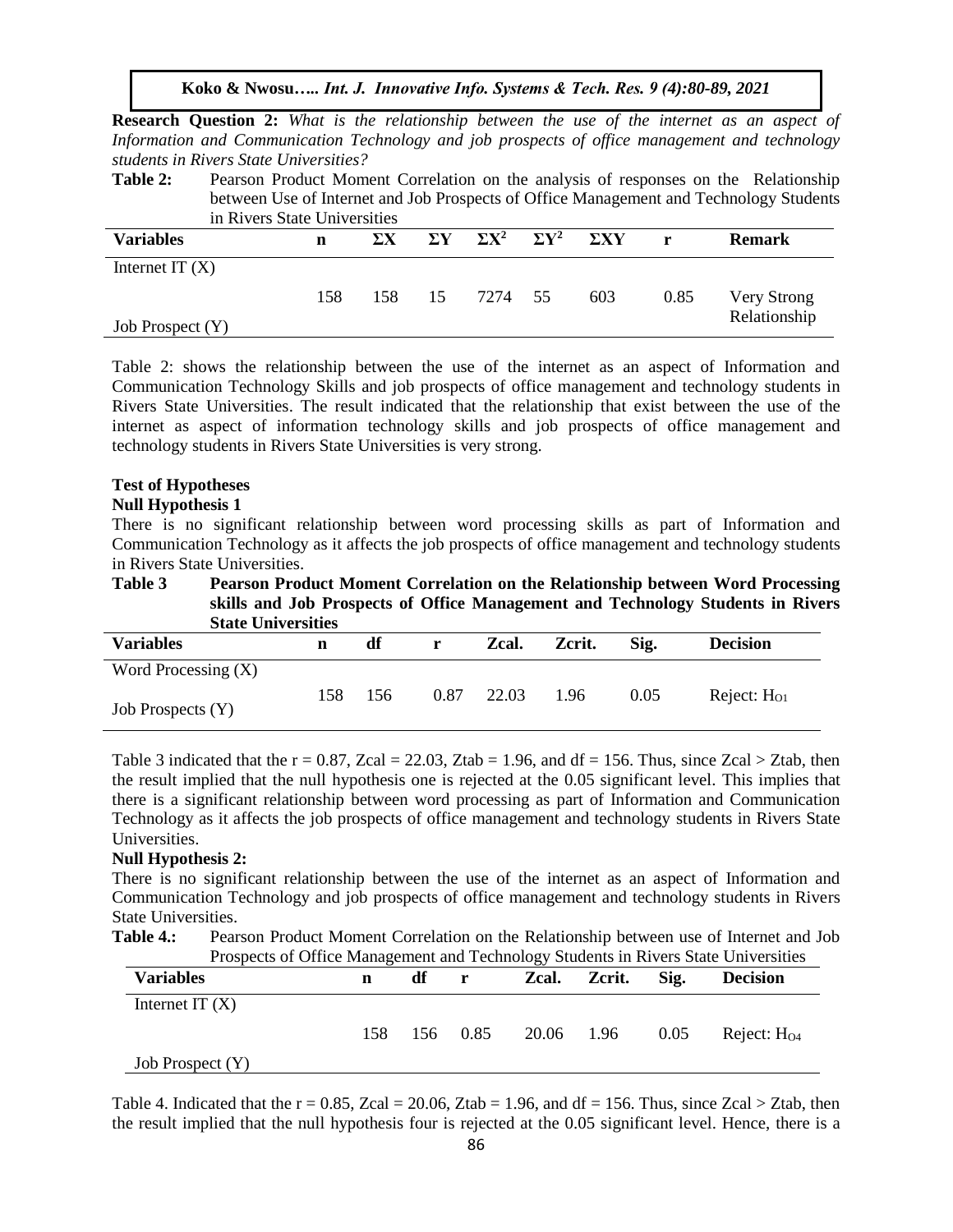significant relationship between the use of the internet as an aspect of Information and Communication Technology and job prospects of office management and technology students in Rivers State Universities.

# **DISCUSSION OF FINDINGS**

The researchers made a combined discussion of results gotten from the research questions and hypotheses of the study.

## **Information Technology and job prospects of office management students in Rivers State Universities.**

From the data analysis, the result from research question one and hypothesis one revealed that there exist a very high and significant relationship between word processing skills as part of Information Technology and job prospects of office management and technology students in Rivers State Universities is very high. This findings are consistent with the findings of Ola (2015), whose study revealed that ICT use is connected with workers skills, suggesting that firms that use high levels of ICT also employ more skill workers.

## **The use of the internet as aspect of information technology and job prospects of office management and technology students in Rivers State Universities.**

The result from research question two and hypothesis two revealed that there exist a very high relationship that exist between the use of the internet as aspect of information technology and job prospects of office management and technology students in Rivers State Universities. Furthermore, the result indicates that there was significant relationship in the mean ratings of male and female of information technology and job prospects of office management and technology students in Rivers State Universities. This is in line with Oris (2015), whose study revealed that a secretary who is well trained in the modern way finds it easy to work with modern equipment of information technology.

# **CONCLUSION**

Based on the research findings, it was concluded that word processing skills and internet as an aspect of Information and Communication Technology relates to job prospects of office management graduates in Rivers State Universities. The use of the internet as aspect of information technology relates to job prospects of office management and technology students in Rivers State Universities.

# **5.4 RECOMMENDATIONS**

Based on the above findings the researchers recommended that:

1. Government should employ lecturers with high skills for teaching ICT skills in other to enhance student's knowledge for self reliance.

2. The school management should assign independent monitors that will ensure that constant provision of electricity to assist students training on ICT is made available.

# **REFERENCES**

- Abdulkadir, E. E. (2011). *Modern office technology: issues, procedures and practice* Nsukka, Nigeria: University of Nigeria Press Ltd.
- Adebayo, A. (2011). Challenges of Modern Professional Secretary/Office Managers in Achieving Success at Work. *Journal of Management and Corporate Governance*, 3(5); 36 – 49.
- Adeyinka, Y. (2010). Secretarial Efficiency in an Automated Office: *Journal of The School of Vocational and Technical Education*. 7 (1): 123-134.
- Akpomi, M., & Ordu, P. (2009). Modern Office Technology and the Secretary's Production in Private Business Organisation. *African Journal of Business Management*. 3(8), 333-339.
- Attan, M. (2013). Information technology and business-process redesign. *Business Process Management Journal* 9(4): 440-458.
- Austin, N. (2015). The relationship between information technology use and buyer-supplier relationships: An exploratory analysis of the buying firm's perspective. *IEEE Transactions on Engineering Management* 49(3): 293-304.
- Ben, R. (2009). *Information Technology and Its facets*. New Delhi: Mank Printers and Incorporation.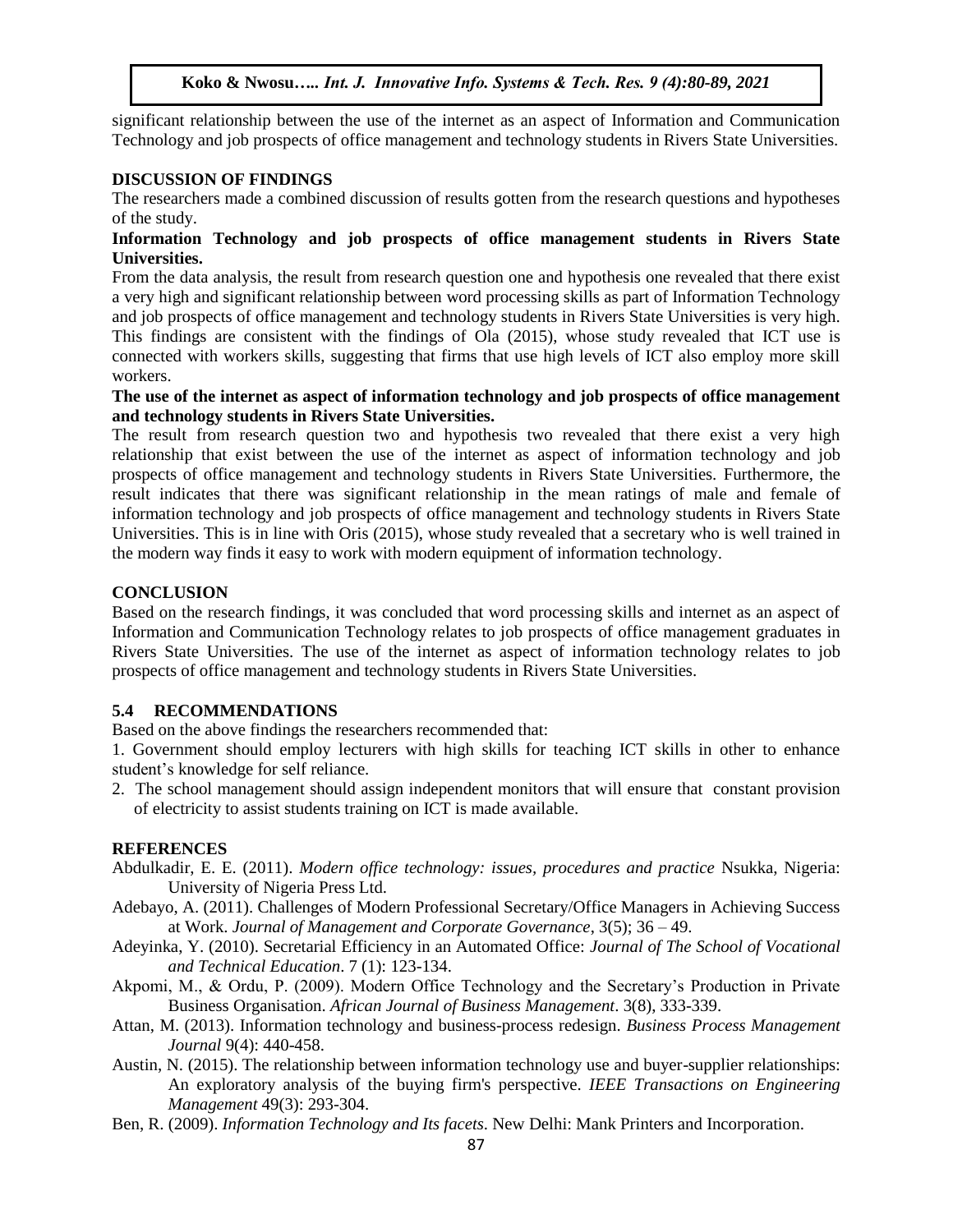- Blanton, W.E. (2010). Telecommunications and Teacher Education: A Social Constructivist Review. Review of Research in Education. 23 (1) 235274.http://rre.sagepub.com/content/23/1/235.
- Ezoem, N.N. (2011). The changing world of secretaries for self-employment. *Journal of National Association of Professional Secretarial Staff*. 1(2), 40-50.
- Fritz, M. (2016). CEO characteristics, organizational characteristics and information technology adoption in small businesses." Omega 23(4): 429-442.
- Fry, H., Ketteridge, S. & Marshall, S. (2009). A Handbook for Teaching and Learning in Higher Education Enhancing Academic Practice. Third edition. This edition published by Routledge 270 Madison Ave, New York, NY 10016.
- George, M. (2013). Effects of Information Technology on Customers' Satisfaction in Nigerian Financial Institutions. *The Nigerian Accountant.* 35(4): 5-8.
- Godfrey, O. (2017). *The Internet, a new wave of Information Technology.* Owerri, The Millennium Secretaries 1(2), 30.
- Godstime, A. (2014). Information Technology and Business-Process Redesign. *Business Process Management Journal* 9(4): 440-458.
- Harry, A. (2010). ICT for Sustainable Development: the Nigerian Experience. Lagos: Fidel Prints Limited.
- Hicks, K. (2014). Going Automated: Implementing and Using Information Technology in Special Libraries and Information Units. London: ASLIB, p. 20.
- Hollander, N. (2013). Accounting, Information Technology, and Business Solutions. *McGraw-Hill Higher Education* Journal. 89(2), 126-138.
- Igwe, B. (2012). *Communication Media and Electric Revolution*. New Delhi: Kanishaka Prints.
- Information Technology Association of America (2009).
- John, F. (2013). *Information Technology in Selected Countries*. Tokyo: United Nations University Press.
- Koko, M. (2018). Information Technology and Secretarial Practice: A relief or a threat to the Secretary? Unpublished article, Rivers State University, Port Harcourt.
- Koko, M. N. (2019). Business Education: A Historical Perspective. Nigeria, Port Harcourt: Pearl Publishers International Ltd.
- Koko, M.N. & G.F. Okogun (2020). Perceived influence of modern office automation on administrative performance of staff of private Business Organizations in Port Harcourt Rivers State. International Journal of Innovative Information Systems and Technology Research 8 (1), 44-53.
- Light, E. (2017). An analysis of Secretarial Office Automation and Work Ethics in National Development, *Akoka Journal of Vocational Education* (Second Edition), Akoka, Lagos. DIC Publishing Company.
- Light. E. (2016). The effects of new office technology on secretaries' attitudes and training. Lagos: DIC Publishing Company.
- Mayor, F. (2015). Strategic thinking for Information Technology: *How to build the IT organization for the information age*. New York: John Wiley & Sons, Inc.
- McLeod, S., & Jones, H. (2011). *Becoming a Good Secretary*. London: Pitman Publishing Limited.
- Mills, K., & Standinhford, F. (2013). Universal Access using Word Processors. Spectronics, Inclusive Learning Technologies PTY LTD.
- Morris, R. (2010). How many qualitative interviews is enough. Expert voices and early career reflections on sampling and cases in Qualitative research.
- Nwaokwa, E. & Okoli, B.E. (2012). Information of Communication Technology on the Influence Performance of Secretaries in Government Ministries in Nasarawa State, North-Central Nigeria. *Research Journal of Information Technology*. 4(3), 93-97.
- Ola. B. (2015). Challenges of a professional secretary. Need for curriculum revision in Nigeria Universities. *Business Education Journal*. 106(2): 38-42.
- Onifade, A. (2010). The Indispensable Secretary, Moshood Abiola Polytechnic Abeokuta, Ogun State South-Western Nigeria. *Journal of Social Science*, 22(1), 47- 51.
- Oris, W. (2015). Managing Information Technology Resources in Institutions. New York: Groneman Publishers.